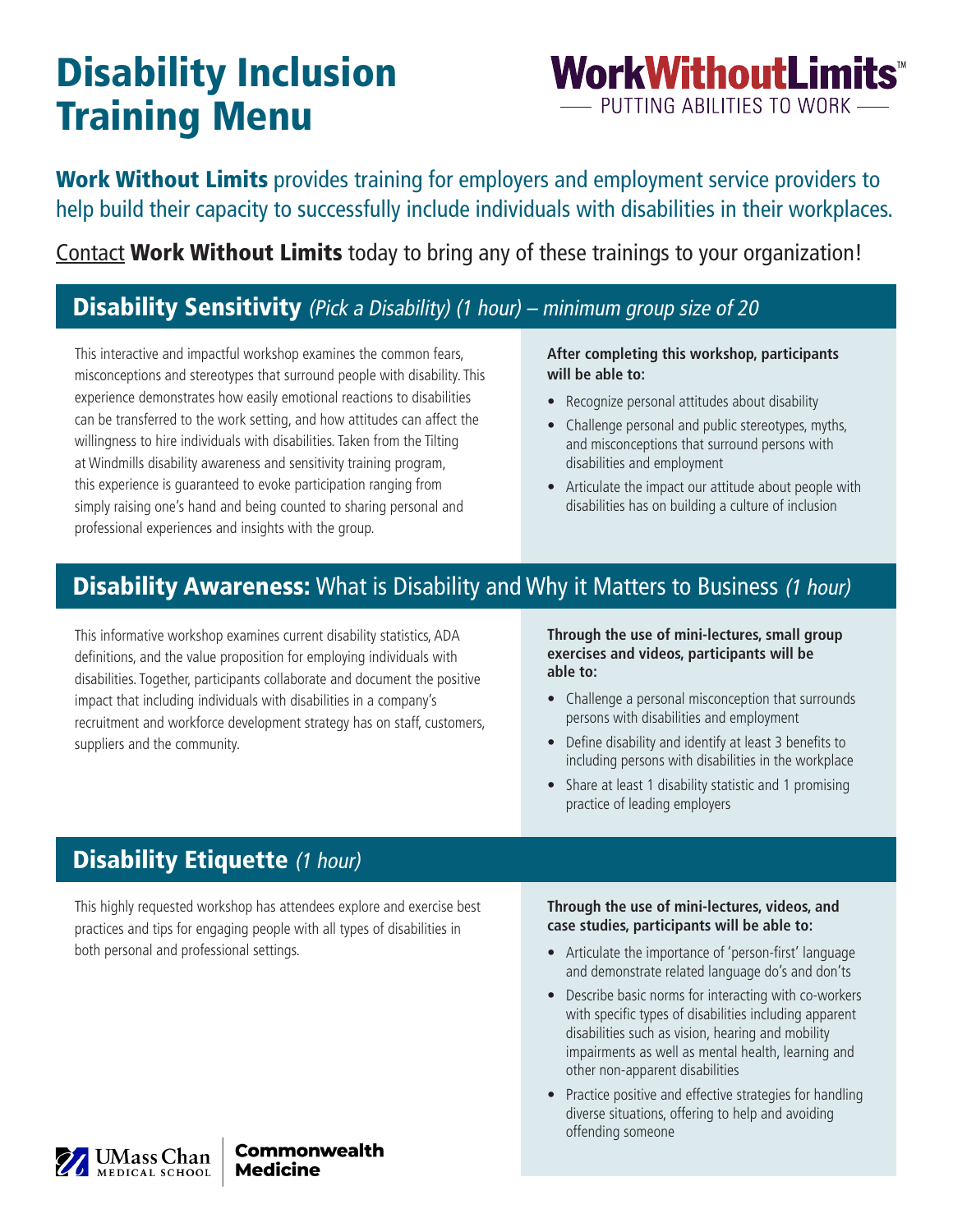### **Interviewing Candidates with Disabilities** (1 hour)

Disability Etiquette training is recommended as a prerequisite.

This targeted workshop gives clarity and confidence to hiring professionals in preparation for and during interviews with candidates with disabilities.

#### **Through the use of mini-lectures, large and small group exercises and impactful videos, participants will be able to:**

- Implement a disability inclusive interview environment, mindset, and techniques
- Recognize and differentiate between interview skills and the skills to do the job
- Identify questions you can and cannot ask
- Practice when and how to discuss accommodations and the interactive process

### Conducting Performance Discussions with Employees with Disabilities (1 hour)

Disability Etiquette training is recommended as a prerequisite.

This targeted workshop gives clarity and confidence to supervising professionals in preparation for and during performance reviews with employees with disabilities. Participants will receive a concise review of the essentials of the Americans with Disabilities Act (ADA), including key terms and considerations such as essential job functions and the interactive process for determining reasonable accommodations.

#### **Through the use of mini-lectures and case studies, participants will be able to:**

- Address conduct issues and performance improvement plans with confdence
- Navigate the disclosure of a disability during a performance discussion and engage internal and/or external resources at appropriate times
- Manage what to do when performance does not improve

### Neurodiversity in the Workplace (1 hour)

 think and learn). When we typically think about diversity, we usually consider race, gender, ethnicity, and sexual orientation. Disabilities like autism spectrum disorder, ADHD, and learning disabilities are also part of what makes our workplaces diverse. This workshop expands upon the conventional understanding of these "hidden disabilities" by applying the strengthbased perspective of Neurodiversity (valuing differences in how people When we typically think about diversity, we usually consider race, gender,<br>
disorder, ADHD, and learning disabilities are also part of what makes<br>
our workplaces diverse. This workshop, experiment based<br>
our workplaces div

 and ADHD through a strength-based lens. Throughout interactive group systemic barriers to employment and access this unique talent pipeline. workplace culture that is supportive of Neurodiversity. In this training you will gain an understanding of the autism spectrum exercises and discussion, you will learn how to recognize and address You will also learn how to build a more diverse, inclusive, and equitable

# **be able to:**

- Describe the Neurodiversity strength-based philosophy and how it distinguishes itself from disability-centered models and accurately defne core terms of this approach.
- Recognize and identify barriers within the workplace that limit the success of neurodiverse individuals.
- Identify 3 practical tools to use within the workplace to address barriers and promote inclusive practices.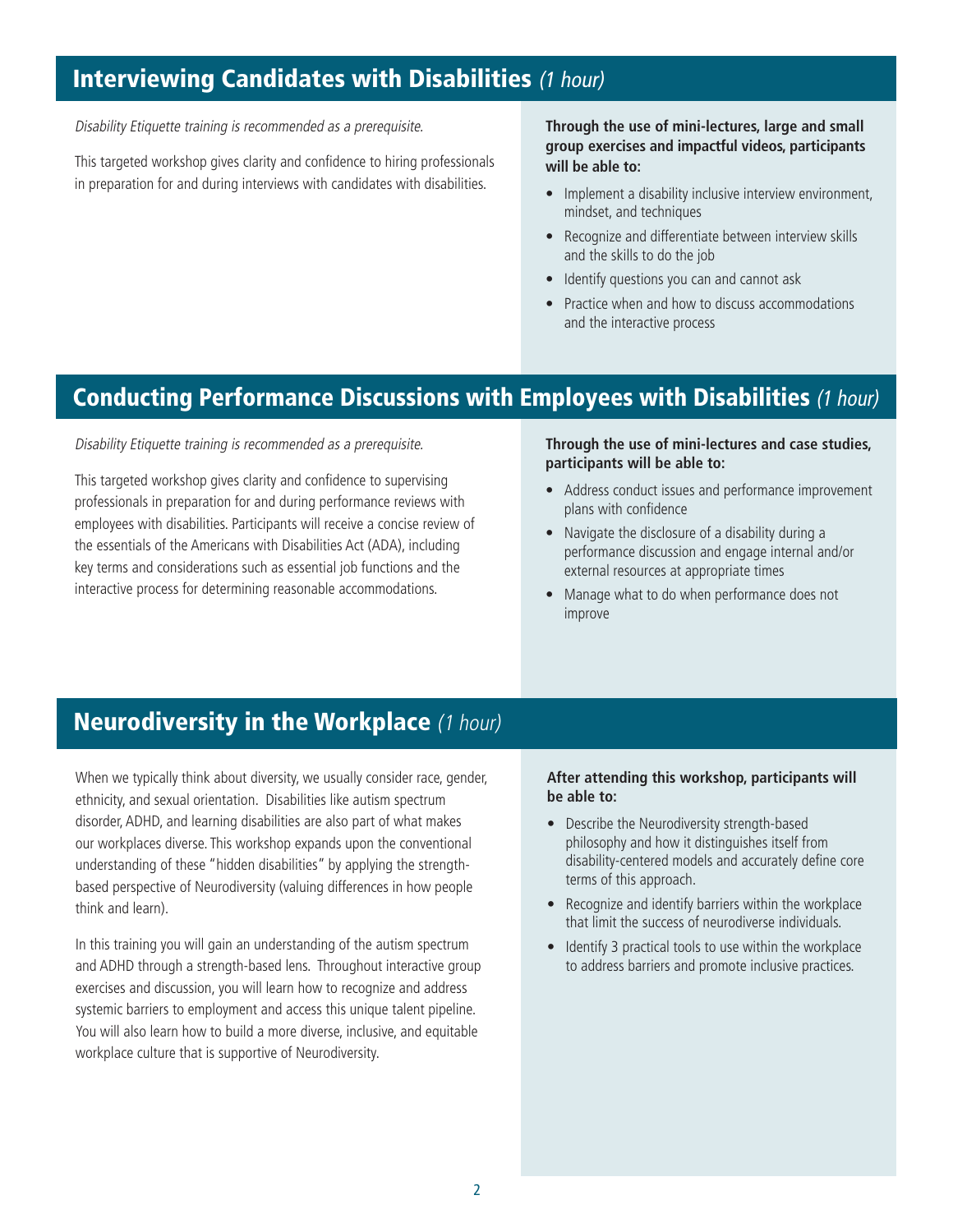### Supporting Employees with Mental Health Challenges (1 hour)

Supporting employees with mental health challenges is a return on investment as mental health disorders cost the global economy \$1 trillion each year in lost productivity. Despite this fact, workplaces and supervisors struggle on how to balance support and success for their employees who are dealing with mental health conditions.

A detailed range of key actions and best practices leaders can take to assist employees with mental health conditions to perform and thrive will be discussed.

#### **After attending this workshop, supervisors and staff will be able to:**

- Recognize the signs and symptoms of a mental health condition in the workplace
- Utilize key conversation strategies to assist employees to seek assistance
- Collaborate on potential workplace reasonable accommodations
- Identify key messaging and language to promote the mental health of all employees and create a work culture that is inclusive and supportive

### Taking Care of Your Mental Health During Challenging Times (1 hour)

It has been two long years and few of us could have imagined how our world would change – a global pandemic, social justice and humanitarian tensions, and even a war is added to the list. After a transformative and difficult time, we are moving cautiously forward. However, there are and have been ramifcations which are proving to be lasting at work, at home and with our mental health and physical health. Many of us feel worn down, even burned out by the continued stress. During this webinar, a range of key actions and best practices leaders and staff can take to practice wellness & resiliency during these challenges to best perform and thrive will be discussed.

#### **After completing this training, participants will be able to:**

- Describe the psychological context that can empower collective understanding and personal actions to build wellness and resiliency
- Identify at least 3 emotional, cognitive, physical, social, spiritual and caretaking tips and strategies for staying well and resilient
- Find personal meaning and opportunities for growth during this unprecedented and collective experience

### Supporting the Career Development of College Students with **Mental Health Conditions:** An Employment Service Provider Training (2 hours)

Today's college students, also known as the iGeneration, are accomplished, tech natives and driven. Yet as many as 30% live with mental health conditions that can challenge their career path through college and beyond.

This 2-hour workshop will provide employment service providers and college staff an overview of how mental health conditions can impact the educational and employment skill development of college students as well as key strategies for providers to help students achieve their main goals. Reasonable accommodations, wellness management and supervisory strategies will be discussed.

This training has been approved for 2.0 Commission on Rehabilitation Counselor Certification (CRCC) hours.

#### **After attending this workshop, participants will be able to:**

- Identify the interconnection of academics, employment and mental health in college students
- Gain a toolbox of strategies to help college students achieve their career goals
- Feel empowered to communicate with students about wellness management strategies to support their career development
- Present their personal dilemmas with students and receive consultation on best practices to support that person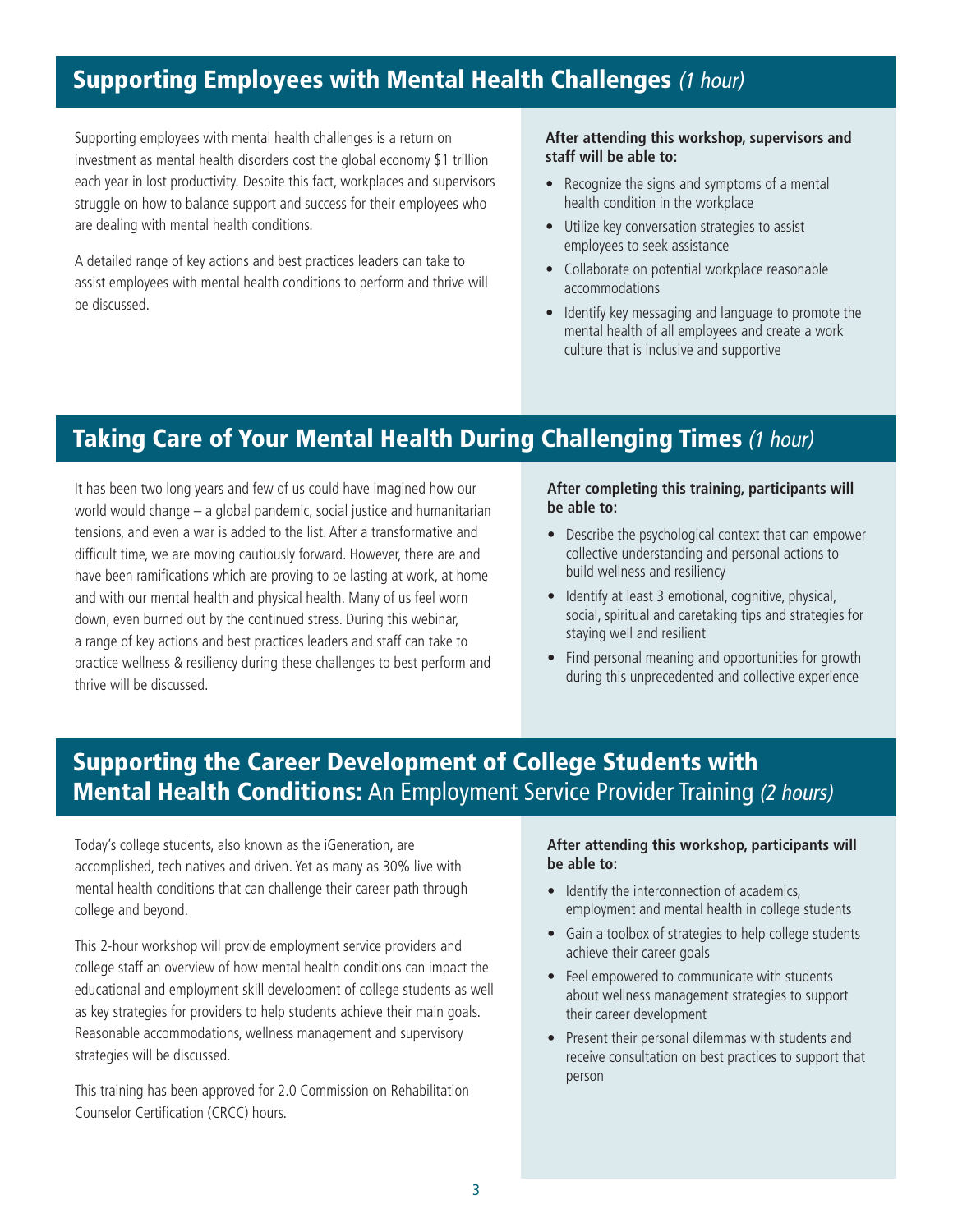### Understanding Corporate Disability Inclusion Practices: An Employment Service Provider Training (6 hours)

This 6-hour interactive workshop prepares attendees to increase their comfort level and expertise with disability. Attendees will come away from this training with the knowledge on how to effectively engage with and educate job seekers with disabilities around corporate disability inclusion practices, characteristics of disability inclusive employers and navigating self-identifcation and disclosure during the interview process. The workshop is best suited for staff of universities and community colleges, one stop career centers, state agencies, and community-based organizations that provide job search support and placement assistance services to job and intern seeking students and adults with disabilities.

Topics covered include disability sensitivity, awareness and etiquette, the Americans with Disabilities Act (ADA), Section 503 of the Rehabilitation Act, self-identifcation, disclosure and interviewing, leading recruitment practices used by employers, and the value proposition for employers to include individuals with disabilities in their recruitment and workforce development strategies.

#### **After completeing this course, participants will be able to:**

- Challenge personal and public stereotypes, myths, and misconceptions that surround persons with disabilities and employment
- Articulate the importance of 'person-first' language and demonstrate related language do's and don'ts
- Describe basic norms for interacting with individuals with specific types of disabilities including apparent disabilities such as vision, hearing and mobility impairments as well as mental health, learning and other non-apparent disabilities
- Explain why disability is important to business and identify at least 3 benefts to including persons with disabilities in the workplace
- Differentiate between self-identification and disclosure and counsel job seekers on if, when, and how to share this information with an employer
- Identify at least 3 characteristics of a disability inclusive employer
- Coach job seekers on successful interviewing techniques to increase focus on their ability, not their disability

### Creating Accessible PowerPoint Presentations 101 (1 hour)

This training focuses on some basic steps to make PowerPoint presentations accessible for people with visual impairments and other disabilities. Basic rules for developing accessible PowerPoint presentations will be covered. These same rules can be applied to other applications like Microsoft Word and when creating content for websites. Accessibility means that people with disabilities can access the same things as those without a disability, whether it is a physical, cognitive, hearing, or visual impairment.

This workshop is suitable for anyone producing a presentation using PowerPoint.

#### **After attending this workshop, participants will be able to:**

- Describe why accessibility is important
- List six basic steps to making PowerPoint presentations accessible
- Use the PowerPoint Accessibility Checker to identify and fix accessibility issues